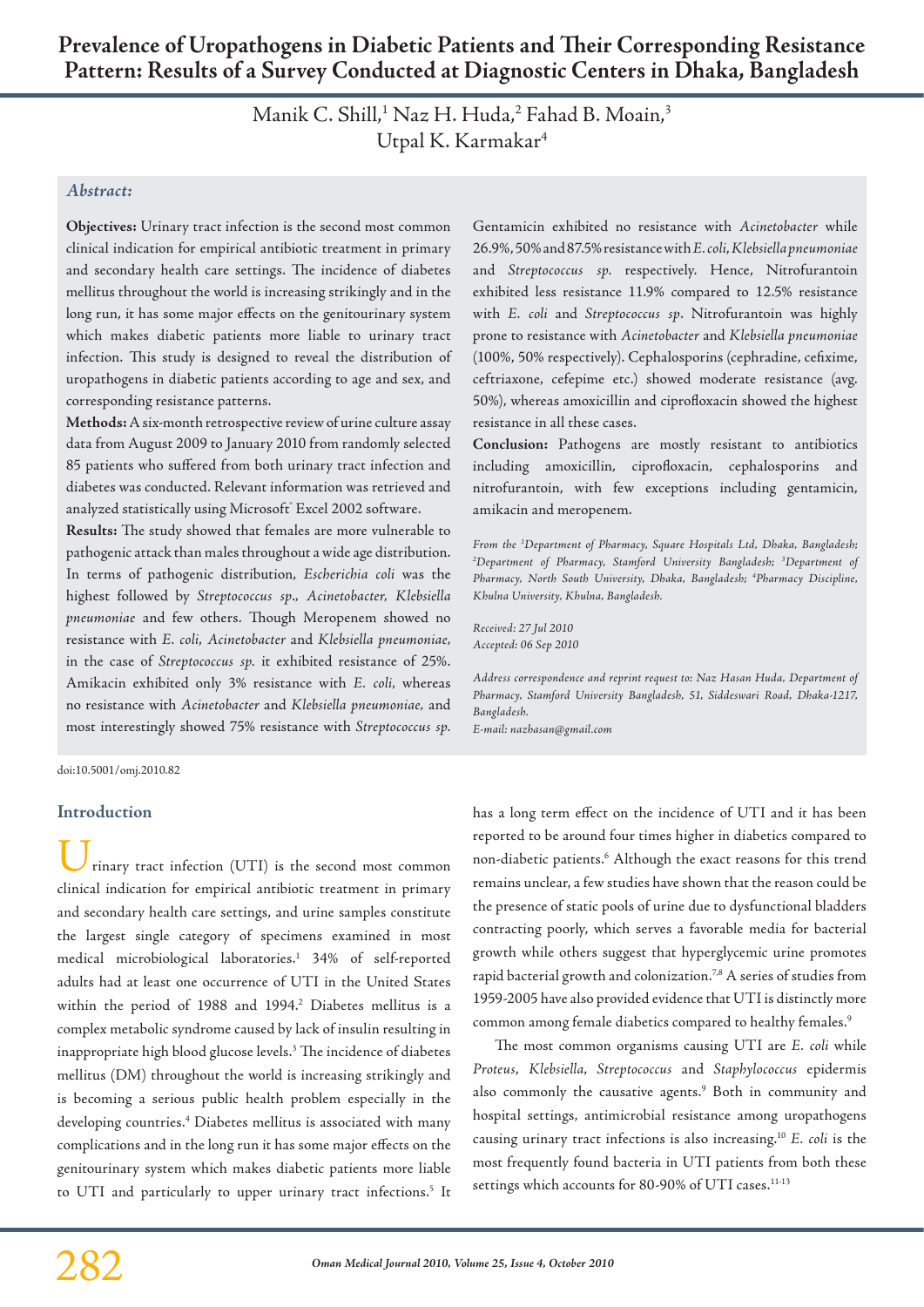A study of the susceptibility of the host and the prevalence of the different strains of UTI pathogens are of primary importance in the development of infections. Therefore, the aim of this study is to determine the prevalence of different kinds of uropathogens in diabetic patients and the resistance pattern of antibiotics in various pathogens.

# **Methods**

This was a retrospective study where the retrospective urine culture assay data from 85 patients who suffered from both UTI and diabetes were randomly studied. Data was collected from log and register book of Popular Diagnostic Center and Medinova Diagnostic center in Dhaka for a six months period between August 2009 and January 2010. The data was analyzed statistically using Microsoft Excel 2002 (10.6854.6845) SP3 software.

The age of all patients included in this survey was above 18. Subjects were included only when they were clinically diagnosed to be diabetic patients and had a blood sugar level greater than 7.8 mmol/l and exhibited glycosouria. All of the subjects were clinically diagnosed as UTI patients with a corresponding uroculture showing a bacterial count of more than  $10^5$  cfu/ml.

## **Results**

The distribution of the infections according to the age and sex of the diabetic patients is summarized in Table 1. Out of the 85 patients randomly reviewed within the 6 months period, 25.9% (22 patients) were males and 74.1% (63 patients) were females. Overall, all the females were aged between 26-83 years while the males were aged between 43-70 years. Among the population infected with *E. coli,* the number of male patients was 18 while that of females was 49 with the age range of 43-70 years and 26-83 years respectively. In case of *Streptococcus sp*. the number of females infected was 7 with just a single male patient in the group and age ranged between 30-70 and 60 years respectively. The occurrences of other pathogenic infections were higher among females compared to male patients.

The prevalence of the uropathogens in diabetic patients is shown in Fig 1. The results from the reviewed reports of the patients showed an extremely high prevalence of *E. coli* infections (78.8%, 67 cases) whereas S*treptococcus sp*. were found in 8 cases (9.4%) which was the second highest causative pathogen. The proportion of *Acinetobacter* and *Klebsiella pneumoniae* were 3.5% and 2.4% respectively while of the other pathogens accounted for 5.9% of infections.

**Table 1:** Frequency distribution of patients according to pathogen, sex and age range.

| Microorganism responsible for infection | Number of<br>Patients | <b>Sex</b>                | <b>Number of Patients</b> | Percentages<br>(% ) | Age Range |
|-----------------------------------------|-----------------------|---------------------------|---------------------------|---------------------|-----------|
| E. coli                                 | 67                    | $\mathbf{M}$              | 18                        | 21.2                | 43-70     |
|                                         |                       | $\boldsymbol{\mathrm{F}}$ | 49                        | 57.6                | $26 - 83$ |
| Streptococcus sp.                       | $\,8\,$               | M                         | $\mathbf{1}$              | 1.2                 | 60        |
|                                         |                       | $\boldsymbol{\mathrm{F}}$ | $\overline{7}$            | 8.2                 | 30-70     |
| Klebsiella pneumoniae                   | $\mathbf{2}$          | M                         | $\mathbf{1}$              | 1.2                 | 46        |
|                                         |                       | $\boldsymbol{\mathrm{F}}$ | $\mathbf{1}$              | 1.2                 | 56        |
| Acinetobacter                           | $\mathfrak{Z}$        | M                         | $\mathbf{0}$              | 0.0                 | N/A       |
|                                         |                       | $\boldsymbol{\mathrm{F}}$ | $\mathfrak{Z}$            | 3.5                 | 57-72     |
| $Others*$                               | 5                     | M                         | $\mathfrak{Z}$            | 3.5                 | 49-55     |
|                                         |                       | $\boldsymbol{\mathrm{F}}$ | $\sqrt{2}$                | 2.4                 | 61-78     |
| Total                                   | 85                    | $\mathbf{M}$              | 22                        | 25.9                | 43-70     |
|                                         |                       | ${\bf F}$                 | 63                        | 74.1                | $26 - 83$ |

*F: Female; M: Male; Others\* = Enterobacter sp., Hafnia alvei, Pseudomonas sp., Staphylococcus aureus*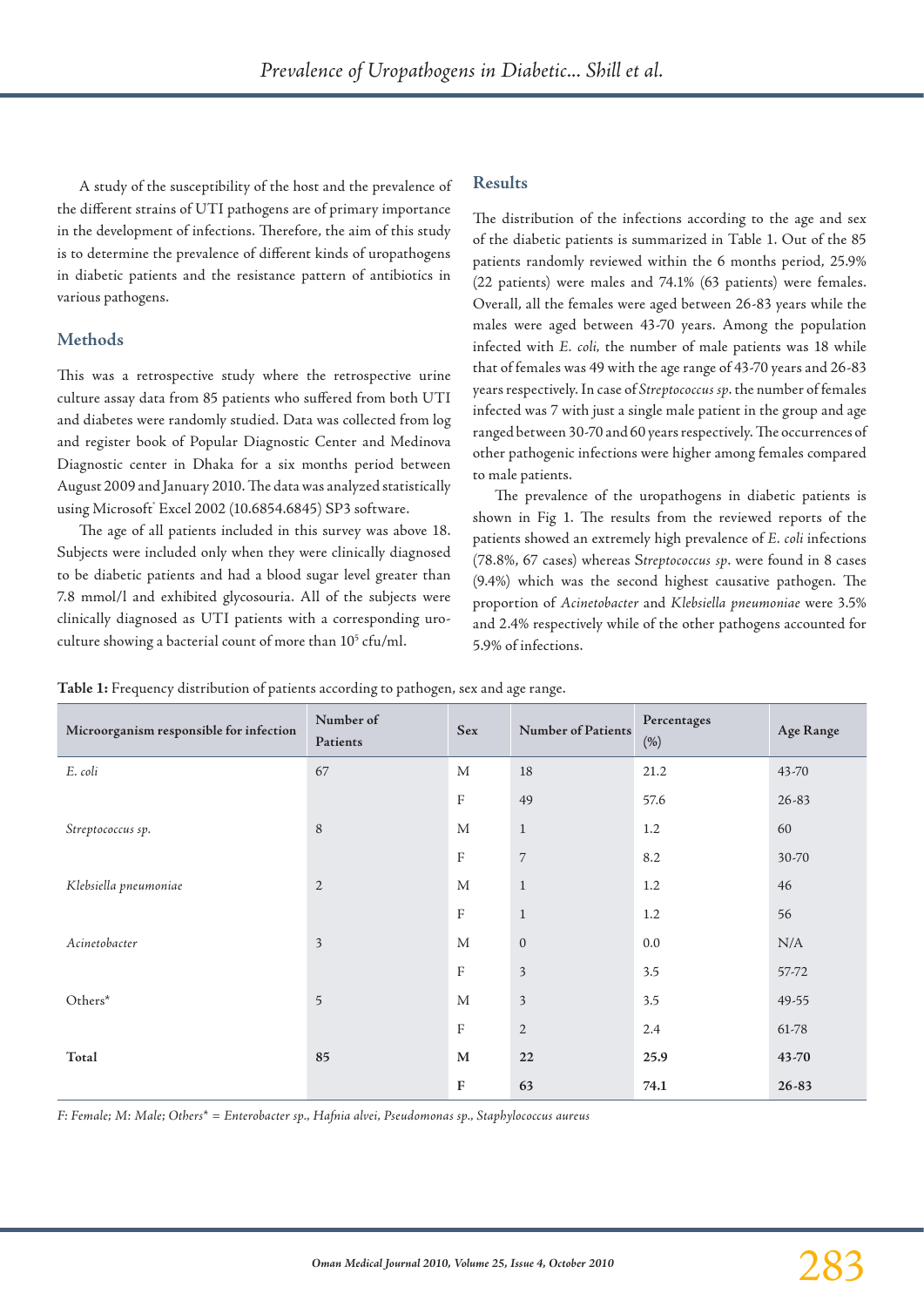

**Figure 1:** Prevalence of various pathogens responsible for UTI of diabetic patients in Dhaka, Bangladesh.

The resistance pattern of the discussed antibiotics is summarized in Fig 2. *E. coli* exhibited high resistance with amoxicillin and ciprofloxacin with 94% and 79% resistance respectively. All the cephalosporins showed moderate activity against the *E. coli* infection; cephradine, cefixime, ceftriaxone, and cefepime exhibited 68.7%, 62.7%, 61.2%, and 46.3% resistance respectively. Gentamicin demonstrated only 26.9% resistance while meropenem showed no resistance at all. Amikacin also proved to be very active against *E. coli* with only 3% resistance and so did nitrofurantoin with just 11.9% resistance.

*Streptococcus sp.* on the other hand, showed an overall greater resistance than *E. coli. Streptococcus sp. exhibited* most resistance with gentamicin (87.5%), amikacin (75%) and ciprofloxacin (75%). Average resistances were observed with amoxicillin (62.5%) and the cephalosporins which were cephradine (50%), cefixime (50%), ceftriaxone (50%) and cefepime (37.5%). Though meropenem was very effective against *Streptococcus sp,* showing only 25% resistance. The lowest resistance was observed with nitrofurantoin which exhibited only 12.5% resistance.

Both *Acinetobacter* and *Klebsiella pneumoniae* showed moderate resistance with amoxicillin (33.3% and 100% respectively) and all the cephalosporins with cephradine (33% *vs.* 50%), cefixime (33.3% *v*s. 50%), ceftriaxone (33.3% *vs.* 50%), and cefepime (33.3% *vs.* 50%). Stronger resistance was observed with nitrofurantoin (100% vs. 50%). Meropenem and Amikacin showed no resistance among these two strains while the resistance for gentamicin was 0% *vs*. 50%. It was also revealed that *Acinetobacter* is very susceptible to ciprofloxacin with no resistance at all; however the drug is completely useless for *Klebsiella pneumoniae* infections.



**Figure 2:** Pattern of antibiotic resistance of various pathogens found in urine culture of diabetic patients. Overall resistance pattern in decreasing order of various commonly used antibiotics is Amoxicillin (78.0%)>Ciprofloxacin (62.8%)>Cephradine (60.4%) >Cefixime (51.2%)>Ceftriaxone (50.9)>Nitrofurantoin (50.9%)> Cefepime (45.4%)>Gentamicin (44.9%)>Amikacin (23.6%)> Meropenem (9%).

#### **Discussion**

This study confirmed that overall, UTI is more common in females than males (3 times more) agreeing with other previous studies.<sup>9,14</sup> *E. coli* and *Streptococcus sp.* were found to be the major group of pathogens responsible for the infections which also support other research reports from other countries.15-18 In the diabetic group of patients, the age range of infected females (26-83 years) was also much broader compared to that of males (43-70 years). *E. coli* was the most prevalent pathogen among the UTI patients as confirmed by other studies.14 This study revealed that after *E. coli*  and *Streptococcus sp*. were the most prevalent pathogens followed by *Acinetobacter* and *Klebsiella pneumoniae*.

When the effectiveness of various antibiotics was studied for UTI based on the resistance patterns, it pointed out that the most effective antibiotic overall is meropenem followed by amikacin. The once blockbuster antibiotics such as amoxicillin, ciprofloxacin,